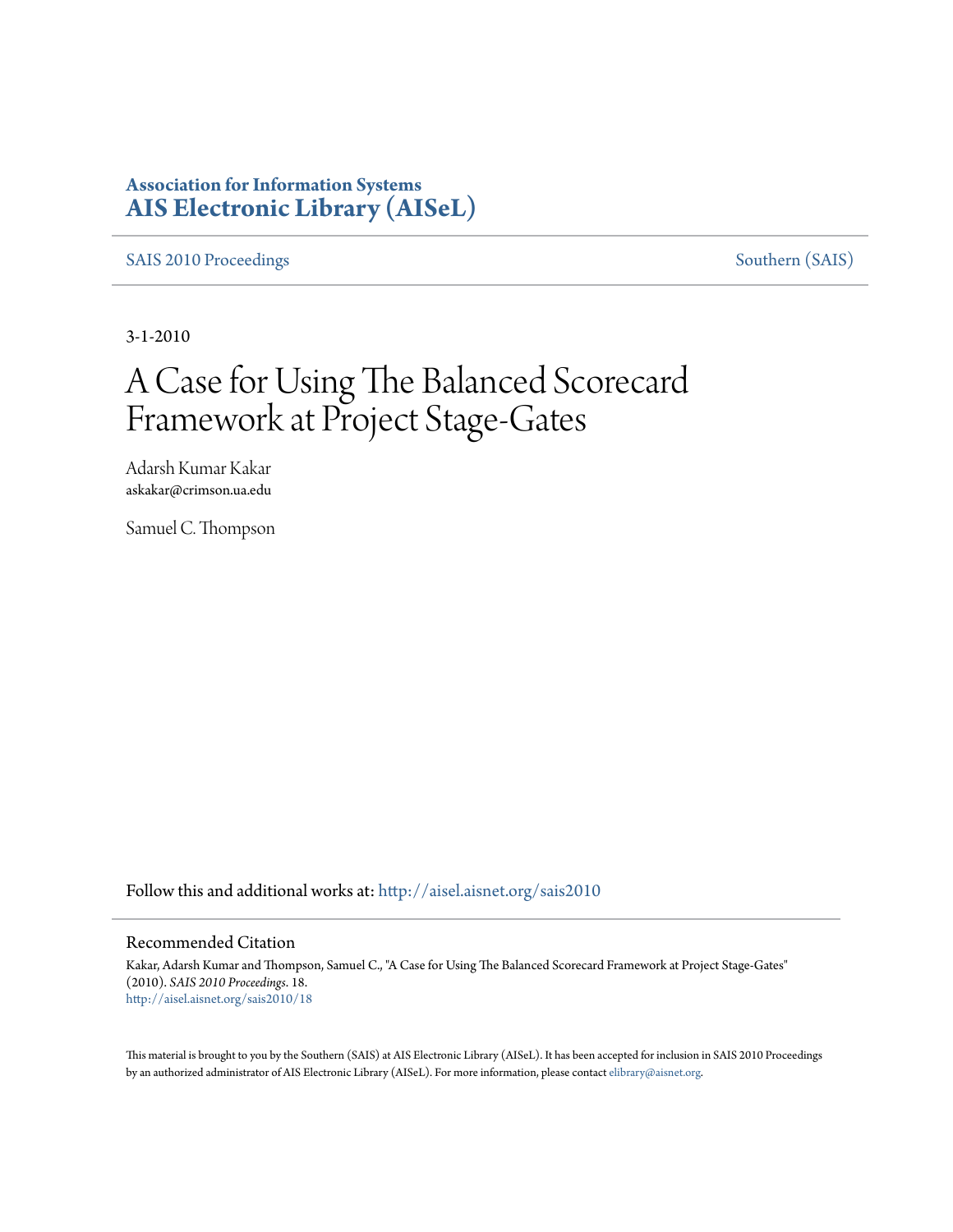## **A CASE FOR USING THE BALANCED SCORECARD FRAMEWORK AT PROJECT STAGE-GATES**

**Adarsh Kumar Kakar** University of Alabama askakar@crimson.ua.edu

**Samuel C. Thompson** University of Alabama scthompson1@crimson.ua.edu

#### **ABSTRACT**

IT project management is plagued by its inability to stop projects that ultimately fail. This persistent problem results in the loss of scarce resources and IT departments unable to generate full value for money invested. There is considerable evidence to suggest that information asymmetry is a significant contributor to this waste. The Balanced Scorecard is a framework that has been widely employed in business as a tool to translate the organizational vision into workable business plans and a framework for effective communication amongst stakeholders. Stage-gates are a widely-used method in new product development and they are gradually making inroads into software project governance. Using a model based on Balanced Scorecard and Stage-gates, this study proposes how their use in IT project governance can mitigate the effects of information asymmetry and thereby increase the likelihood of terminating an uneconomical project quickly.

#### **Keywords**

Balanced Scorecard, information asymmetry, IT project governance, Stage-gates

#### **INTRODUCTION**

The Standish Group's Chaos Report 2006 indicated that 65 percent of Information Technology projects reach challenged or failed status each year (Rubinstein, 2007). In October 2005, one of Britain's largest food retailers wrote off a \$526 million supply-chain system and hired 3,000 additional store clerks to manually stock the shelves (Charette, 2005). In April 2005, the FBI gave up on its Virtual Case File (VCF) project after investing \$170 million, leaving it with the same pre-9/11 case management system as before, and that system was five years more antiquated than when the VCF project began (Goldstein, 2005).

This paper will focus on the problem of unwarranted project continuation; continued support for a project that will fail to generate full value for the money invested. If managers always acted as completely rational economic actors, they would discontinue support for a project as soon as they perceived that it would end up with a negative economic return. This paper will not focus on the closely-related problem of IT project escalation in which "there is continued commitment and negative information" (Keil, 1995). In IT project escalation, the project does not stay on schedule and budget with the specified level of quality. Sometimes an escalated project can result in a good economic return, but with unwarranted project continuation this is never the case. Unwarranted project continuation would include a project that stayed within schedule and budget parameters while providing the product or service requested, but ultimately yielded a negative economic return to the firm.

Previous research has identified information asymmetry, one of the key problems identified within agency theory, as a significant contributor to the problem of project escalation (Keil, Mann and Rai, 2000). In information asymmetry, the agent has information not available to the principal. The standard measures taken by the principal to reduce information asymmetry involve closely monitoring the agent via regular reports and project status meetings (Müller and Turner, 2005). While these measures can be helpful, judging from the high levels of unwarranted project continuation, they are insufficient. What is needed is a mechanism with an emphasis on identifying projects that will fail to deliver a positive economic return so they can be discontinued as early as possible thereby avoiding wasted resources. This paper proposes an addition to standard project governance practices that is expected to reduce information asymmetry and thereby reduce the incidence of unwarranted project continuation.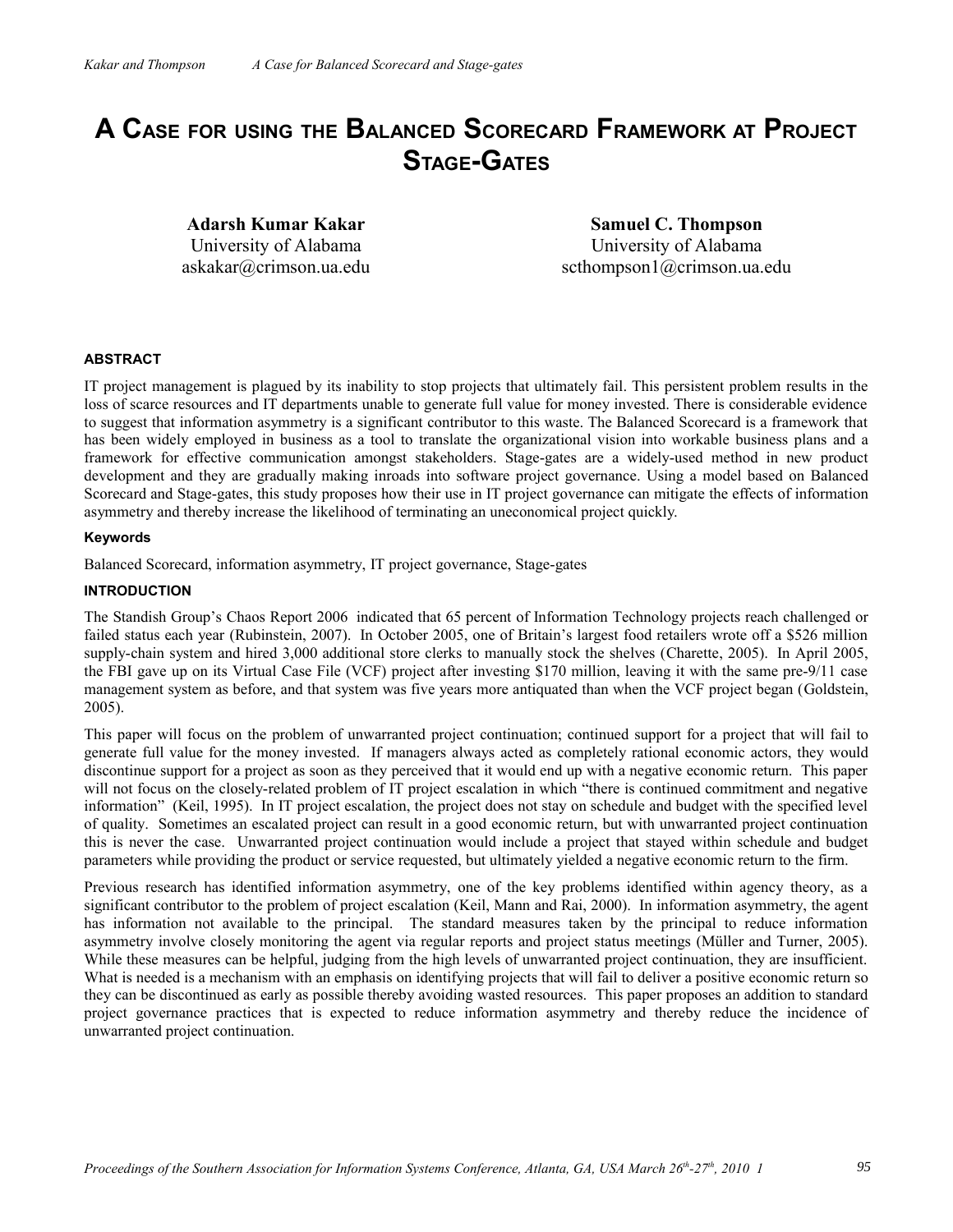#### **BACKGROUND**

The traditional approach to rational decision-making derived from economic theory assumes a firm's managers will reach decisions intended to maximize the profitability of their firms. Managers should invest resources in the projects expected to provide the greatest profits to the firm and then periodically evaluate the actual economic performance of those projects. They should continue the projects expected to be profitable and, to avoid losses, discontinue those expected to be unprofitable. However, in reality it is common to observe continued managerial support for projects that ultimately become unprofitable; an estimated 30% to 40% of all IS projects fail to meet their schedule, budget, and quality requirements, standard indicators of a project that will ultimately fail (Keil et al., 2000).

This research is grounded in agency theory with a specific focus on the problem of information asymmetry (Keil, et al, 2000, Austin, 2001). An agency relationship is a contract under which one party (the principal) engages another party (the agent) to perform some service on their behalf which involves delegating some decision-making authority to the agent (Jensen and Meckling, 1976). In the project governance context, the agent is the project manager charged with meeting the project goals set by the principal i.e., the executive sponsor of the project. In a larger sense, the principal could also be the firm with which the executive is identified. For the purposes of this research, the project sponsor will be called the executive; they have the resources at their disposal, as well as the decision-making authority to continue or discontinue a project.

In a principal-agent relationship, when the agent has private information and an incentive to shirk their responsibilities, they are likely to act in their own self-interest at the expense of the principal. A failing IT project is particularly prone to information asymmetry. In this situation, private information would take the form of the project manager (agent) having knowledge indicating the project is likely to fail to deliver a positive economic return to the principal (the firm). The project manager (PM) would have a personal interest in maintaining their reputation as a successful PM and not finishing a project would be almost certain to damage their reputation. Even though a project would yield a negative economic outcome for the principal, the PM's career considerations are a strong incentive to shirk their responsibility to admit that the project should be discontinued. Given a PM with information asymmetry and an incentive to shirk their responsibilities to the principal, that PM would be likely to seek to continue the failing project at the expense of the firm. In a laboratory experiment, it was demonstrated that subjects were more likely to continue with a questionable project when they were manipulated to believe that they possessed private information about the project's prospects for success and that a decision to discontinue a project would damage their reputation and potentially harm their career (Harrison and Harrell, 1993). Prior research has determined that information asymmetry is a significant contributor to projects that are allowed to continue beyond the point at which they should have been terminated (Keil et al., 2000).

If a principal can closely monitor an agent's actions, a condition of information *symmetry* between the parties prevails. In this situation, a PM with an incentive to shirk would be less likely to do so because the principal would know the agent was shirking. In such an environment, it is in the best interests of the agent to discontinue a failing project because the principal will also know the project is failing.

#### **Balanced Scorecard**

One commonly-used mechanism for collecting and disseminating information is the Balanced Scorecard (BSC) framework (Kaplan and Norton, 1992). Managers using the BSC framework take into account multiple perspectives when decisions are made. The framework provides a system of checks and balances so that the major stakeholders in the firm and the four BSC perspectives (Financial, Customer, Process, and Learning & growth) are represented in decision-making. The adoption of BSC means every manager and executive of a firm routinely participates in multiple perspective decision-making (Kaplan and Norton, 1996). The emphasis on multiple perspectives and their communication among subject matter experts in each perspective would be expected to reduce information asymmetry as behaviors undertaken by agents within the firm to conceal private information are likely to be less successful than in a firm not utilizing BSC.

When a firm completely implements the Balanced Scorecard framework, every aspect of the firm is managed within it, including the Project Management governance of the firm. The Balanced Scorecard provides tools to facilitate multi-criteria decision-making by the key stakeholders of the firm. All activities of the firm are managed according to a balancing of the four major perspectives with this framework driving the information collection and dissemination practices throughout the firm. Every manager is judged and rewarded according to their functional area's performance relative to its' portion of the overall firm's Balanced Scorecard. In previous research, project management within a Balanced Scorecard framework has been shown to deliver better project performance results (Norrie and Walker, 2004).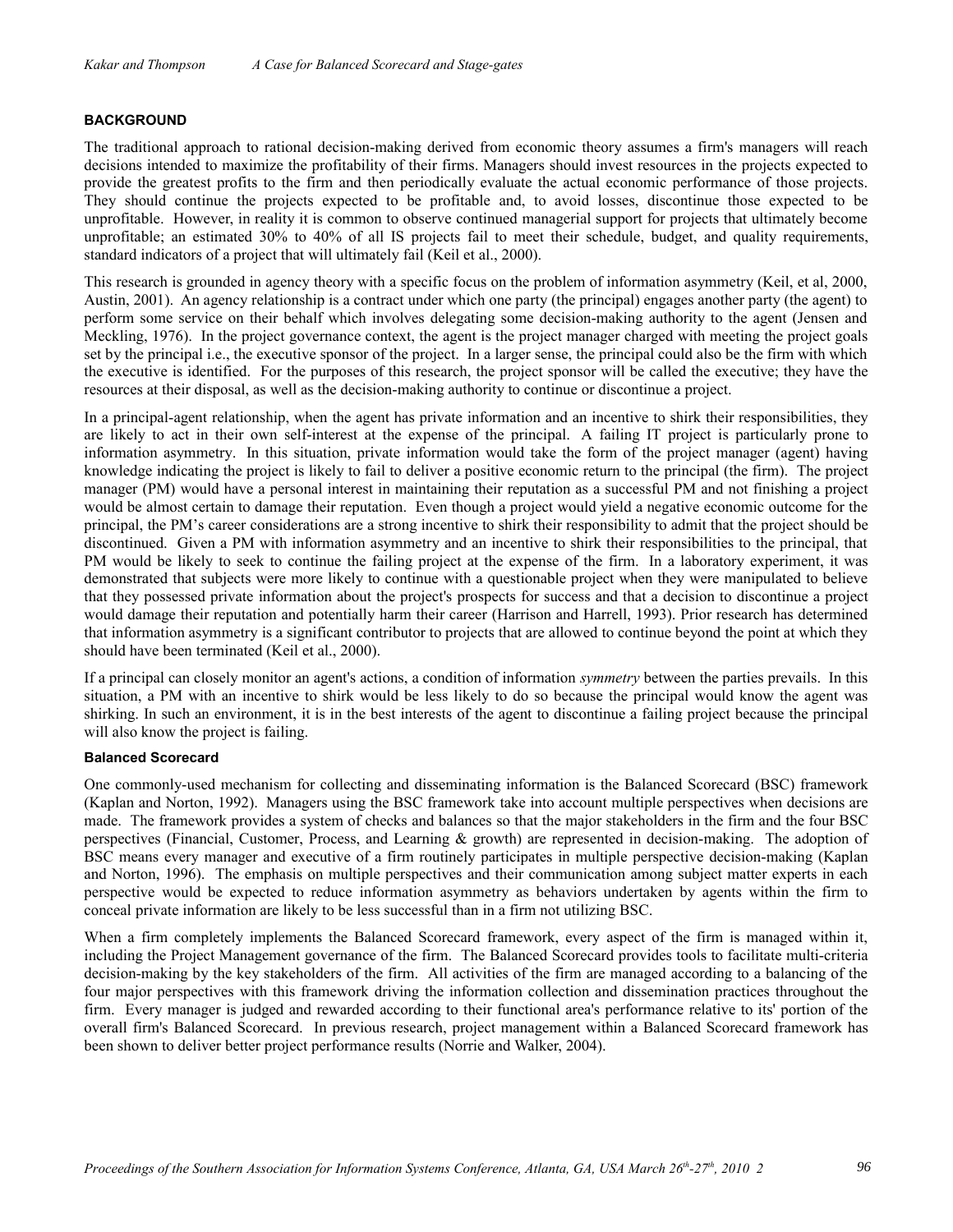#### **Stage-Gates**

Borrowed from the marketing realm, a popular mechanism for decision-making is Stage-Gates™, a process in which a new product must be vetted multiple times during the development process, from origin to completion. Stage-gates originated in response to an 82 percent failure rate for new product efforts (Cooper and Kleinschmidt, 1993). The benefits of Stage-gates have led to their incorporation into Project Management Frameworks such as PRINCE 2. Stage-gate decision meetings are held before the start of each project stage and a go/kill decision is made to determine if the project should continue. This normally will involve a few, relevant project stakeholders participating in the decision-making process. Numerous organizations have adopted Stage-gates for IT project governance and yet unwarranted project continuation has not been fully mitigated with resulting wastage of resources and falling behind the competition(Cooper, 2008). In a Stage-gate governance environment, if a project manager is withholding information about the project's likely negative outcome, they will have to withhold that information at every Stage-gate until the project is completed. Given the career impact for a manager that is eventually found out, this process is likely to reduce the incidence of information asymmetry.

#### **CONCEPTUAL MODEL**

Balanced Scorecard is a framework that has been widely employed in business as a tool to translate the organizational vision into workable business plans and a framework for effective communication amongst stakeholders. By providing multiple sources and perspectives on project performance to the executive sponsor (principal), the BSC framework can reduce information asymmetry by taking away the agent's control over private information. In the application of the BSC to projects, a project can conceptually and simply be seen as a mini-company (Martinsons, Davison and Tse, 1999; Stewart and Carpenter-Hubin, 2001) and that company's goals must be kept in line with the overall corporate business strategy and the key stakeholder requirements.

The application of the Balanced Scorecard to IT project governance will involve:

- 1. Setting the project vision in line with the business goals of the organization.
- 2. Translating the project vision into measurable goals. The scorecard forces the stakeholders of the project such as the executive, the project manager, senior customer representative, the program management office (PMO) representative or portfolio manager and corporate finance to arrive at an agreement on the metrics they will use to operationalize their project vision. By cascading the overarching project goals into objectives and measures for each group, the project's Balanced Scorecard provides a mechanism for alignment of all the project stakeholders and lays the foundation for effective communication among the stakeholders.
- 3. Feedback and Learning: This BSC perspective will ensure that previous projects contribute know-how to the current projects and that the firm's store of knowledge is enhanced through lessons learned in current projects to aid the firm in future projects. By supplying a formal mechanism for fact-based feedback and review, the Balanced Scorecard helps an organization foster learning and growth.

The proposed Balanced Scorecard metrics (Table 1) capture how well the project is being executed, and whether it is on course and on target. Poor performance on these metrics need not be a kill indicator, but a strong signal that the project and team could be in trouble, and that course corrections are needed.

| Perspective                 | <b>Finance</b>                                                     | <b>Customer</b>                                                            | <b>Process</b>                                                                                         | <b>Learning and Growth</b>                                                                    |  |
|-----------------------------|--------------------------------------------------------------------|----------------------------------------------------------------------------|--------------------------------------------------------------------------------------------------------|-----------------------------------------------------------------------------------------------|--|
| Role:                       | Financial<br>Executive                                             | Senior Customer<br>Representative                                          | PMO Representative                                                                                     | Program Manager                                                                               |  |
| Key<br>Questions:           | Project within<br>budget?<br>Expected value of<br>project?         | Project meeting customer<br>requirements?                                  | Key process parameters<br>under control?                                                               | Project competencies and<br>skills available?<br>Project adding to corporate<br>competencies? |  |
| Key<br>Consider-<br>ations: | - Estimated vs.<br>actual cost<br>- Expected costs<br>vs. benefits | - Schedule<br>- Functionality<br>- Usability<br>- Quality<br>- Performance | - Productivity<br>- Defect trends<br>- Schedule variance<br>- Effort variance<br>- Process conformance | - Lessons learned<br>- Training                                                               |  |

|  | Table 1: The Balanced Scorecard metrics of an IT project |  |  |
|--|----------------------------------------------------------|--|--|
|  |                                                          |  |  |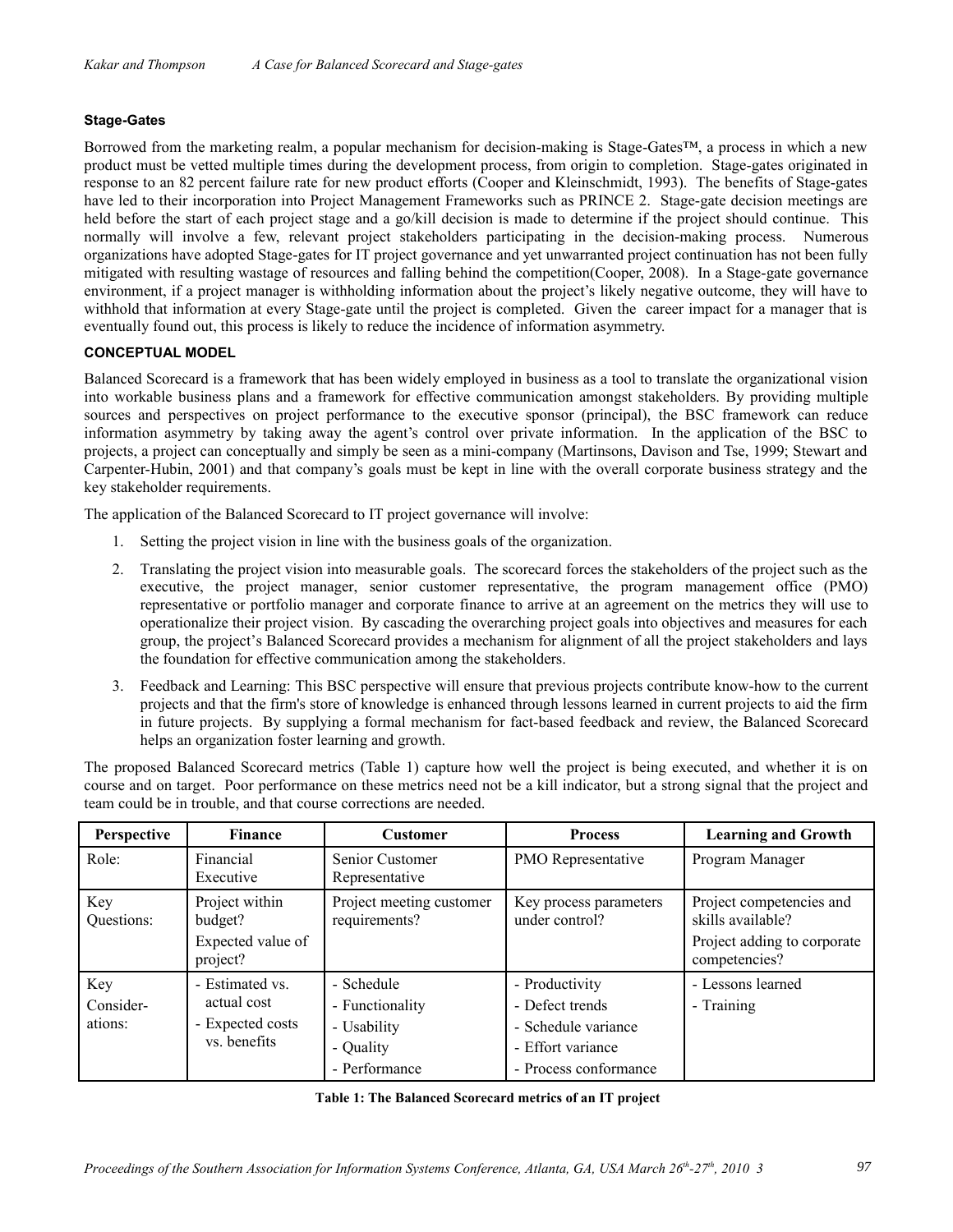#### **Stage-gates in the Model**

For an effective stage-gate system to work, prior research suggests the following guidelines (Cooper, 2008):

- 1. Governance roles must be carefully identified. The gatekeepers should be senior people in the business who own the resources required for the project leader and team to move forward. They are also people who can make the project go/kill decisions. The gatekeepers must be a small team, typically consisting of the business executive, the project manager, the senior customer representative, the PMO representative or portfolio manager, and corporate finance.
- 2. The gates must be associated with real project consequences. They should be used to reach a go/kill decision and used for resourcing if the project is continuing to the next stage.
- 3. Rules of engagement must be put in place. This ensures that all stakeholders/participants understand how they are to communicate and participate in the go/kill decision.
- 4. Gates must be lean and simple. The gates should not impose a high informational requirement from the project team members. To avoid information asymmetry, the information sources for the four perspectives should come from the team members roles associated with those perspectives (Table 1).



**Figure 1: Use of the Balanced Scorecard at Stage-gates**

There are numerous benefits of using Stages-gates in product management. Most best-practice product companies have implemented a robust idea-to-launch system, such as Stage-Gate®1 (Griffin, 1997; Cooper, Edgett and Kleinschmidt, 2002, 2005). The benefits of such a process have been well documented and many well-known companies, such as Proctor  $\&$ Gamble, Emerson Electric, ITT, and 3M, have profited from using Stage-gates (Cooper 2008). In a study on the use of Balanced Scorecard in IT project alignment it was observed that using a BSC framework to make IT projects align with overall corporate strategy can possibly improve the traditional project deliverables: on-time, on-budget, and on-quality. These researchers found that, "using the BSC in project settings facilitates a wider perspective on project management successes and facilitates a team's linking to a wider range of strategic performance indicators that it can use to appropriately develop a clearer project vision and to more clearly monitor and control individual project goals and objectives" (Norrie and Walker, 2004).

#### **Summary of the BSC-Stage-Gate Model**

The Balanced Scorecard with Stage-gates framework brings together the representatives of all four BSC perspectives in a format that provides independent sources of information to the decision-maker. These representatives will typically be subject matter experts with significant stakes in the project which should encourage them to ask the project manager the "hard questions" that might otherwise not be asked.

#### **A Theoretical Example of the BSC-Stage-Gate Model in Practice**

A major internal software development project at Company X has reached the threshold for the BSC-Stage-gate governance model supervised by the PMO and it has cleared the First Stage-gate. At each subsequent project stage-gate, the representatives of the four BSC perspectives, the project manager and the project's executive sponsor participate in a meeting.

#### *Second Stage-gate: Financial and Customer issues*

The PM provides a BSC-relevant project status report to the assembled stakeholders. As part of this report, routine metrics are covered such as the project's progress relative to cost and schedule, and the software defect rate.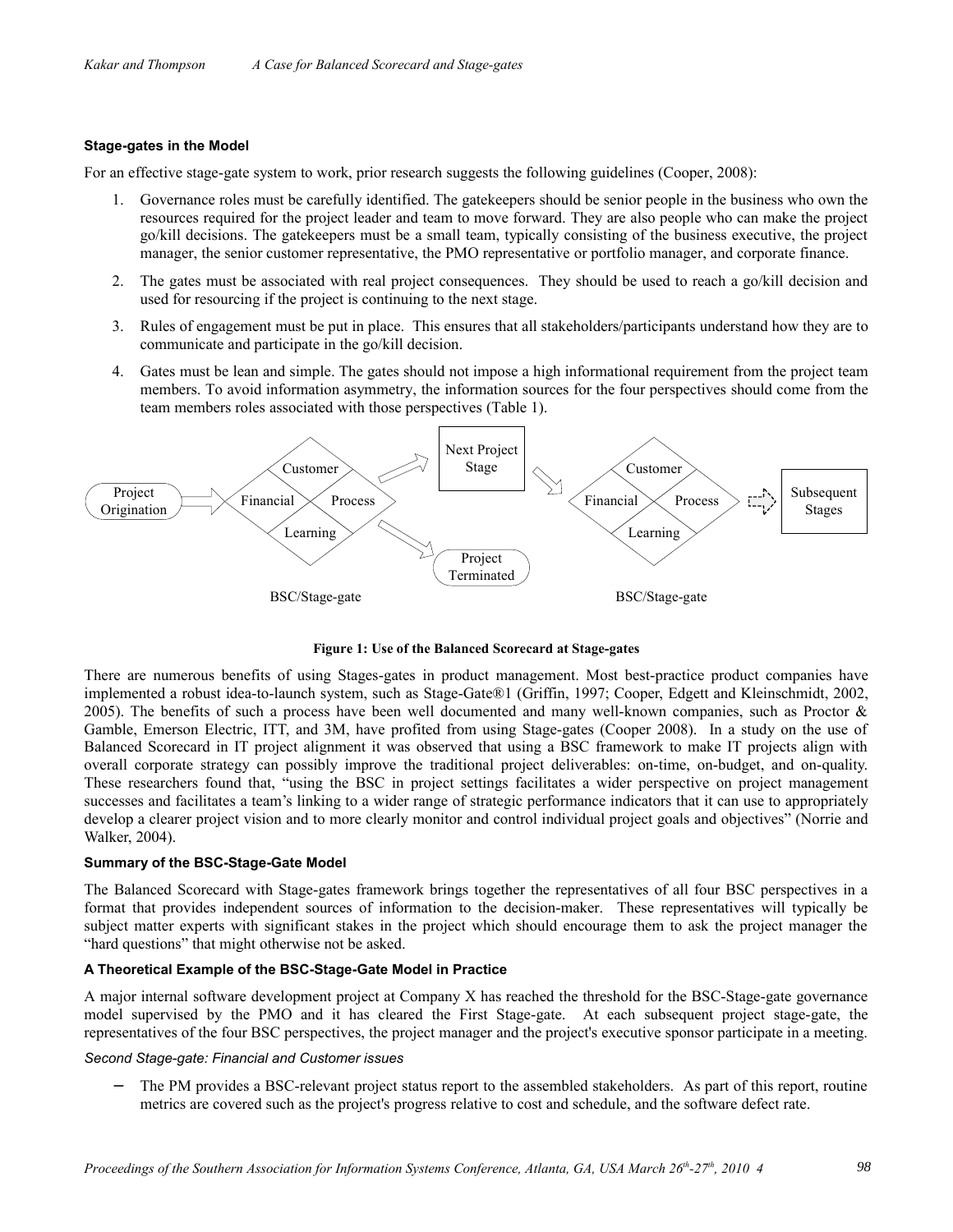- The Financial perspective representative points out that the project is 15 percent over budget, presenting a threat to its' required positive economic return. The Customer perspective representative cautions that an early functionality milestone was missed.
- The PM outlines a plan to reduce the project's spending rate later in the project. After the PM points out that key users have not previously been made available for functionality verification, the Customer perspective representative agrees to provide these users to assist the programmers in resolving functionality issues before the next Stage-gate is reached.
- − The Executive sponsor determines that the economic return is still positive and decides to continue the project.

*Third Stage-gate: Process and Learning & growth issues*

- The PM provides a BSC-relevant project status report to the assembled stakeholders. The PM recommends the project's continuation according to plan.
- The PMO (Process) representative highlights that the project's software defect rate of 0.2 defects per thousand function points is double the firm's standard for this point in a project. The Learning & growth perspective representative points out that a module that would provide a function that fits with an upcoming initiative should now be elevated in priority and fully resourced.
- The PM explains that a key Quality Assurance (OA) tester was lost, leading to the high defect rate. As far as the Learning & growth-related module, the PM requests extra resources which threaten the project's budget.
- The PMO identifies a QA tester that can be transferred from a project that is winding down. The tester will be shifted to this project soon after this Stage-gate meeting. Additionally, the PMO recommends the reuse of some code in the company's software repository to form the core of the Learning & growth-related module. The reuse of this code eliminates the need for an additional resource and helps keep the project within its budget.
- Since this project will provide a positive economic return and contribute to an upcoming initiative, the Executive sponsor reaches a go decision, allowing the project to continue to the next stage.

Any one of the issues cited in the theoretical example above may not been brought to light for corrective actions without the combined BSC and Stage-gate framework.

#### **CONCLUSIONS**

Based on the discussions above and evidence from existing literature, this research proposes that the use of a combined Balanced Scorecard and Stage-gate framework is likely to provide more effective project governance than existing practices. The Balanced Scorecard framework and Stage-gates have been successfully implemented for IT projects independently of one another. This research recommends combining the two as a way to reduce information asymmetry with thorough, strategically-aligned, ongoing reviews of projects.

Proposition 1: Using the Balanced Scorecard framework at Stage-gates will reduce information asymmetry in project governance.

Proposition 2: Using the Balanced Scorecard framework at Stage-gates will improve the likelihood of early termination of projects that would otherwise yield negative economic returns.

#### **Implications for Practice and Research**

For IT project practitioners, the use of the Balanced Scorecard framework at Stage-gates will reduce information asymmetry and result in better project governance decisions. This will lead to early detection of projects that will not add economic value to the firm and enable executives to make informed and timely decisions for their discontinuation. The timely decisions to stop unwarranted project continuation will lead to reduction in waste of resources and result in IT delivering increased business value to the firm. Future research involving an empirically tested simulation game of this proposed model is planned.

#### **Limitations for Practitioners**

Previous research has indicated that a strict adherence to the Stage-gate process tends to discourage the development of novel, new products and to impair corporate learning (Sethi and Iqbal, 2008). As a result, a limitation of this research is that if project governance teams apply Balanced Scorecard to Stage-gates in a too-strict manner, it may discourage the introduction of novel, "game-changing" IT projects. This is a serious concern as novel IT projects are often those offering